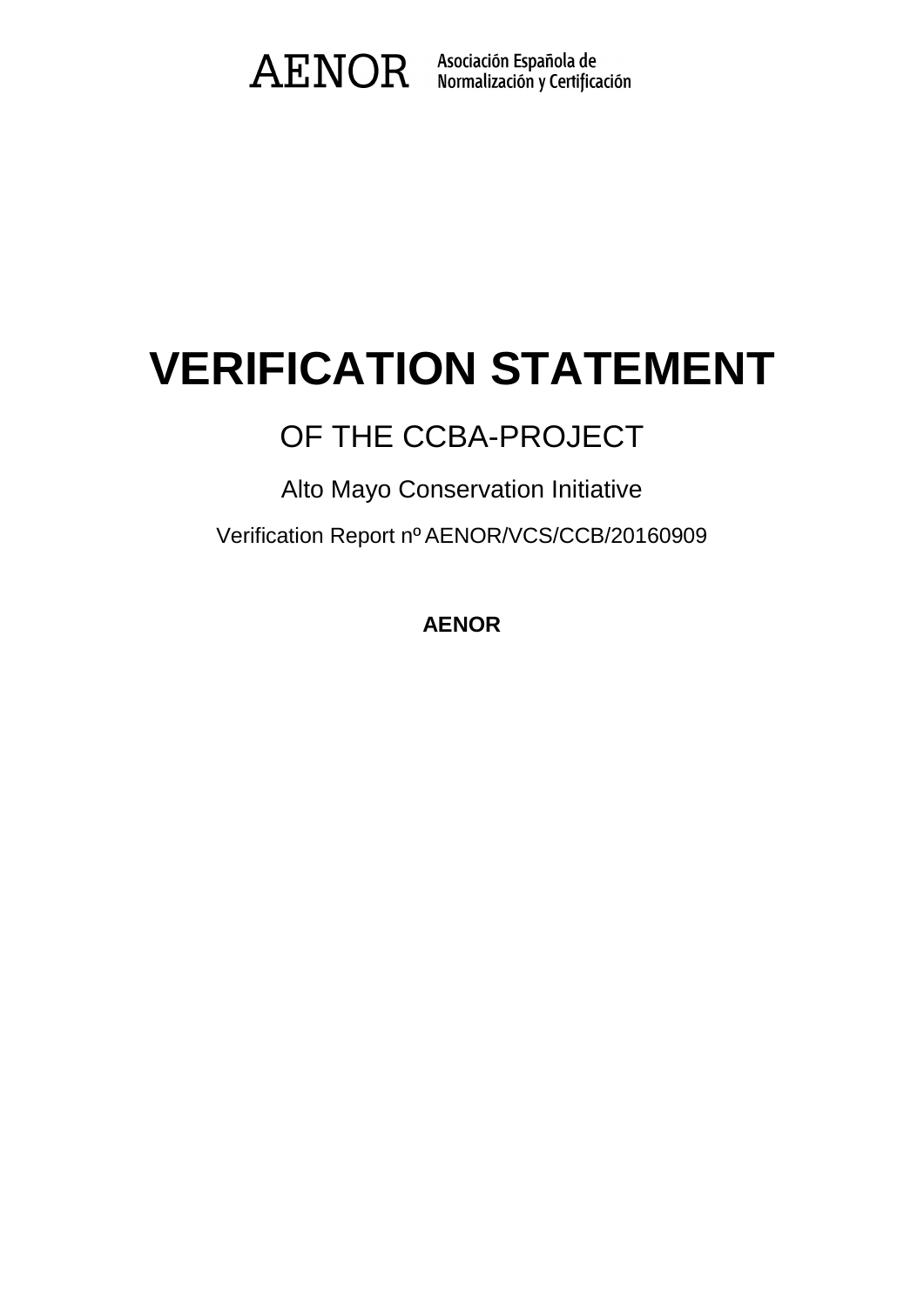

| <b>Project proponent:</b>                                                                                | Project location: The project area corresponds to                                                                                            |
|----------------------------------------------------------------------------------------------------------|----------------------------------------------------------------------------------------------------------------------------------------------|
| Conservation International Peru                                                                          | the Alto Mayo Protected Forest (AMPF), an area of<br>182,000 ha in the northern Peruvian Amazon situated<br>in the department of San Martin. |
| Date of issuance of verification statement: 09 September 2016<br>Date of verification: 09 September 2016 |                                                                                                                                              |

**First PIR dated on** 15/03/2016 **Final PIR dated on** 12/08/2016

**Project Implementation Period covered:** 15/06/2014 – 14/06/2016

### **Verification Team:**

Team leader: Manuel García-Rosell Verifier: José Luis Fuentes Pérez Verifier: Alfonso Medrano

**CCB Standard and level applied:** The project was verified in conformance with the CCB Standard Second Edition at Biodiversity Gold Level.

**Gold Level Criteria:** Exceptional Biodiversity Benefits

### **Summary of the CCB project benefits:**

During the implementation period, June  $15<sup>th</sup>$ , 2014-June  $14<sup>th</sup>$ , 2016, the project has achieved net positive climate, community and biodiversity benefits by strengthening Alto Mayo Protected Forest (AMPF) governance, increasing local awareness, promoting sustainable production and working cross sectorally. Beyond benefits of GHG emissions reduction, the project comprises benefits for local population and for biodiversity conservation, including exceptional biodiversity benefits.

The project has avoided the deforestation of 3,158 ha of tropical forest into the AMPF and thus, has contributed to the climate change mitigation by avoiding the emission of 1,364,191 tCO2e. Consequently, over 6.2 M tCO2 tCO2e. emissions have been avoided since the project start date in 2008.

The project has support the AMPF management with the increasing of AMPF staff and improvement of infrastructure, among other actions. For instance, a new AMPF management office has been constructed and several control check points has been improved. Furthermore, the project has provided technical and management training, which resulted in a more effective and accountable operation. Also a conservation program at schools is maintained and several environmental education events were promoted.

The benefits in local population include a positive impact in the generation of economic alternatives. A total 1856 wages were generated during the last two years. Also, the project has supported the development of sustainable economic activities, like agroforestry with coffee. Currently, 848 settlers have signed conservation agreements, an increase of 117 agreements since 2014. This represents approximately 60% of the total population settled in the AMPF. A coffee cooperative, COOPBAM, was created which is supported by the project and during its first year of operation has achieved its first exportation of organic coffee.

Regarding biological benefits, the forest conservation has allowed the preservation of the biodiversity of the project area by maintaining habitats that support native flora and fauna. AMPF has been identified as being of exceptional importance for the protection of global biodiversity. For instance, over 1,200 species of plants distributed over 118 family and 378 genera have been identified in the Alto Mayo forests.

The project has exceptional benefits for the biodiversity since the presence of 25 species categorized by the International Union for Conservation of Nature (IUCN) as Endangered and Critically Endangered and other 20 categorized as Vulnerable has been reported and confirmed in the project area.